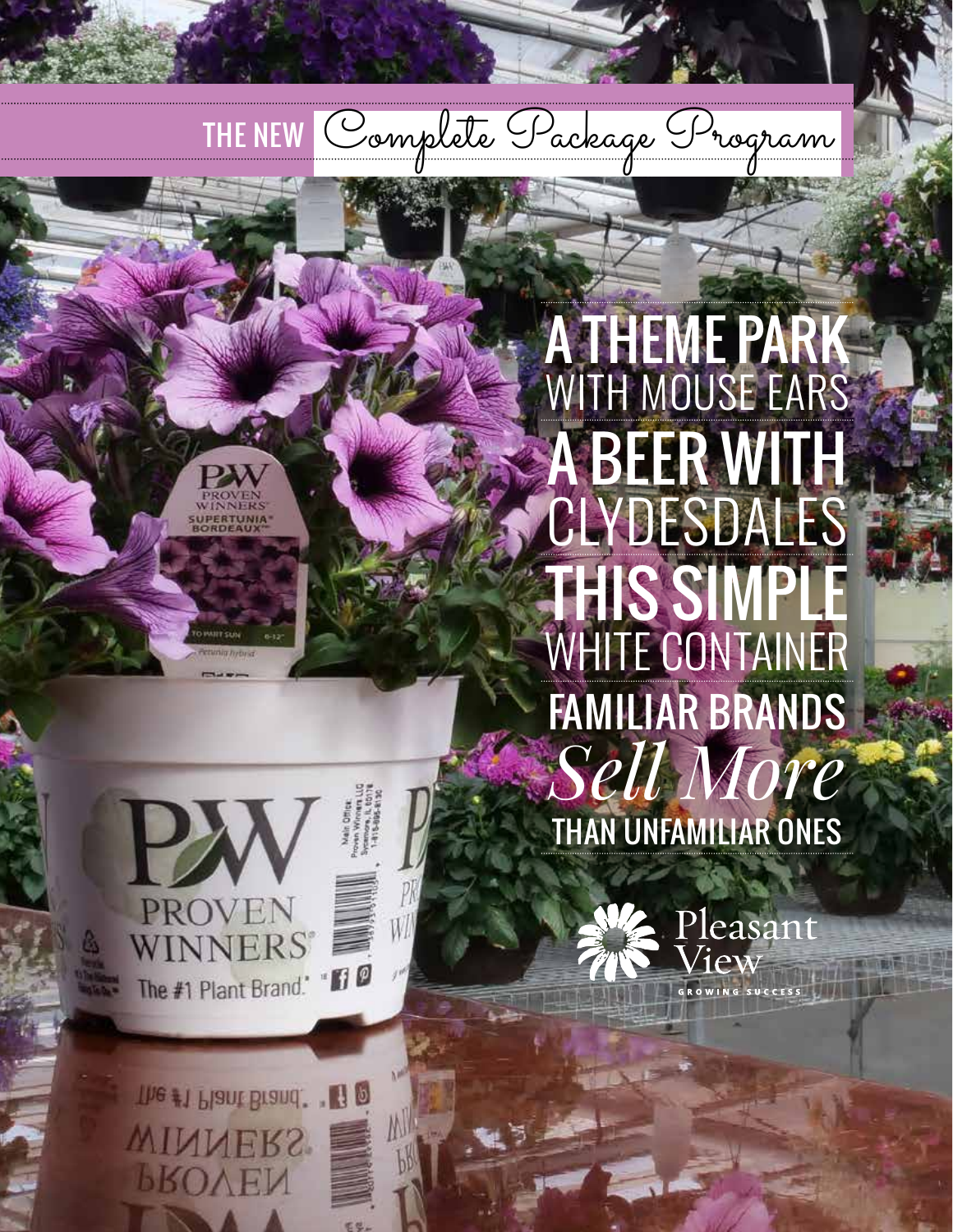# 2023 COMPLETE PACKAGE PROGRAM Components



#### THE PROVEN WINNERS® **BRANDED CONTAINER:**

- **»** Required for single pot production
- **»** Optional for recipes or landscape production
- **»** Growers choose size of containers needed and quantities to order
- **» NEW** Containers are NOT added automatically to orders
- **» NEW** Containers may be purchased at any time, so ordering is easier
- **» NEW** Containers may be purchased in quantities greater than the number of liners purchased, so growers can gain volume pricing discounts and more easily manage inventory
- **»** Carry trays are suggested and encouraged, but not required

#### THE PROVEN WINNERS<sup>®</sup> TAG:

- **»** Required for all types of production
- **»** Pleasant View Garden's Go & Grow™ Hanging Basket and Fast(est) Finish kits automatically ship with Recipe Specific Container Garden Tags for recipes
- **»** Liner trays automatically ship with stake tags for Single Pot production
- **» NEW** FlexTag Option, where growers can now choose the quantities of tags based on their planting ratios, providing the flexibility to dramatically reduce the number of bundled tags received with liner orders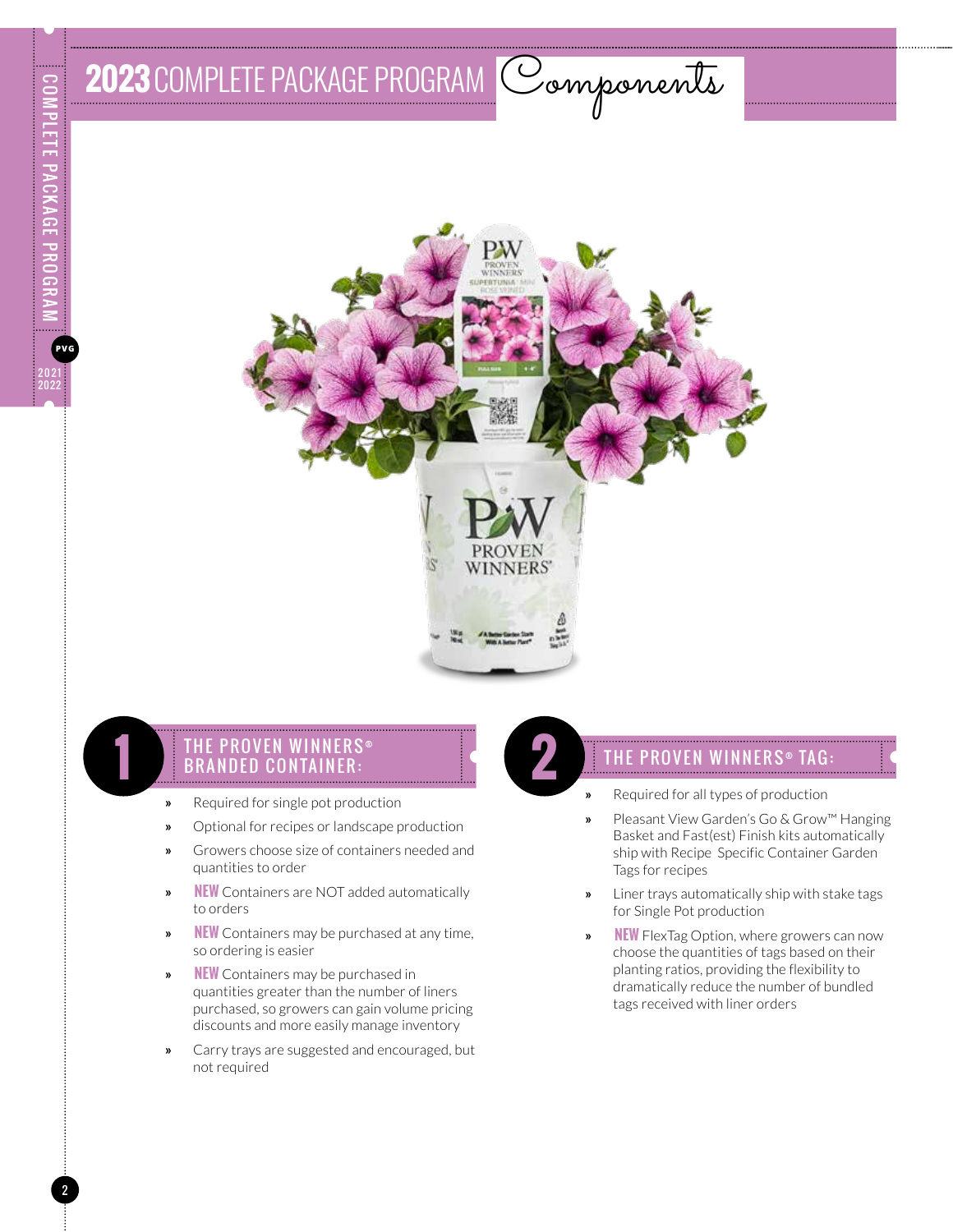**PVG**





INJECTION MOLDED CONTAINERS have been available for a long time.

In this manufacturing method, molten plastic is 'injected' into a mold, allowed to cool slightly, and the containers are ejected from the mold. This very precise manufacturing method creates the best tag-lock system for PROVEN WINNERS® stake tags. The thick walls of the containers are strong and rigid but will crack if flexed too much particularly in cold temperatures. Injection containers are generally recognizable by their large rim at the top.

COEX OR COEXTRUDED CONTAINERS became available more recently than injection molded containers. In this manufacturing method, rolls of flattened plastic are fed through a die where it is stretched into shape. This creates containers that have smooth, thin walls and are much more flexible than injection containers– Coex pots tend to crumple and crush rather than crack. Coex containers are most recognized by the rolled lip at the top and are gray or black on the inside with a white exterior.





**BLOW MOLDED CONTAINERS** are known as 'nursery cans' and have been used by perennial and shrub growers for many years. These containers are manufactured by clamping a mold around a balloon of hot plastic while air continues to push the plastic into the final shape. This process evolved from glassblowing. The end container has thin, flexible walls and is recognized by the dimples along the bottom of the container. PROVEN WINNERS® blow molded containers are white on the outside and black on the inside similar to coex containers.

ECO+GRANDE™ CONTAINERS are a new option for growers and retailers. The PROVEN WINNERS® ECO+ Grande™ is an industrial compostable garden pot, made from PLA (polylactic acid). PLA is comprised of starchy renewable plants like corn, switchgrass, and sugar beets. Starch from these materials is processed into a biopolymer that looks, acts, and performs like traditional plastics. The ECO+Grande™ manufacturing process is similar to injection manufacturing and creates thick, heavy walled containers. They are easily identified by the pull tabs on the sides to be removed by consumers prior to planting the entire container in the garden.

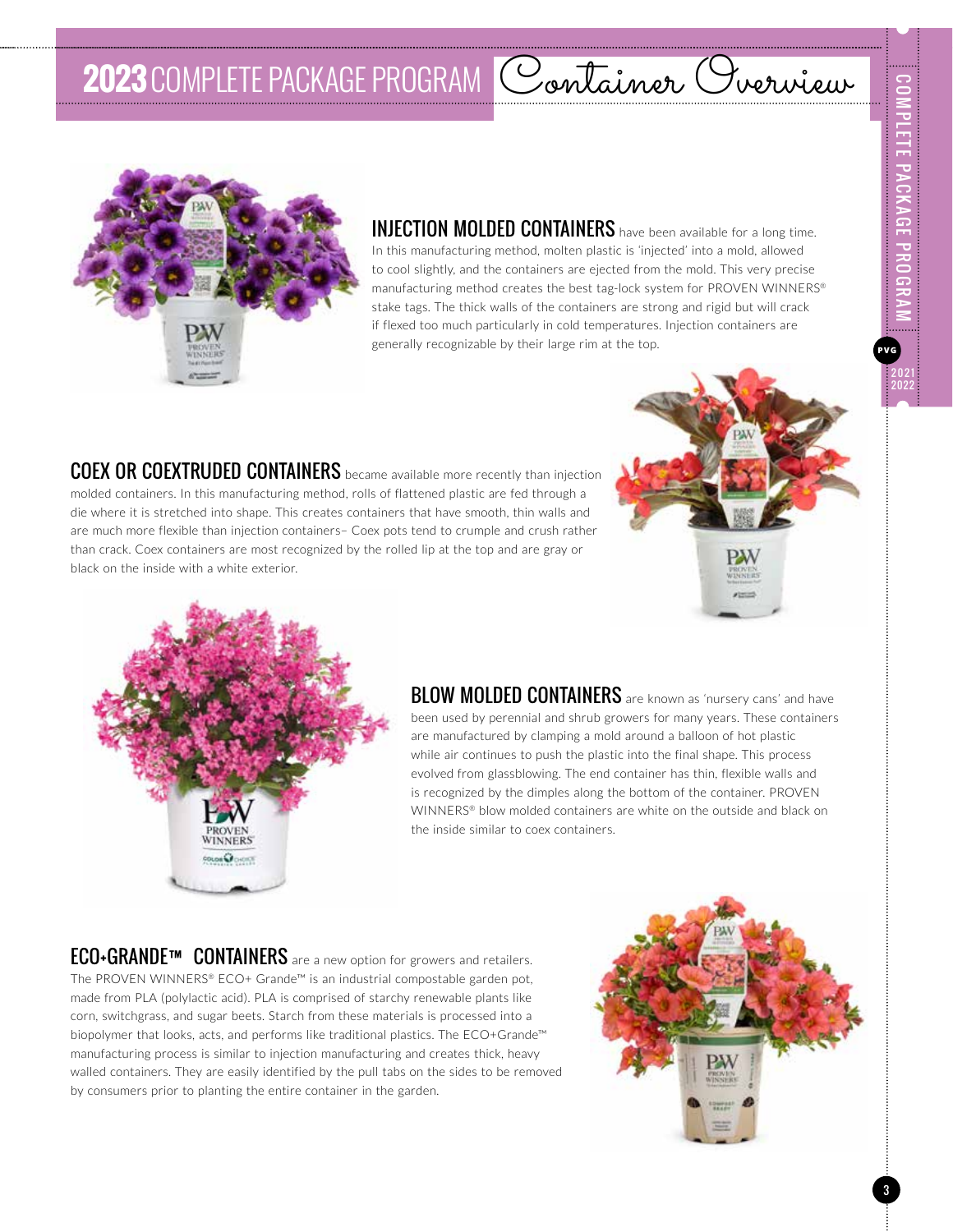## 2023 COMPLETE PACKAGE PROGRAM Containers

Below are all the container and tray options for the Complete Package Program, including container number, the trays it fits, the type and brand of container, as well as the dimensions and case counts.

| <b>CONTAINER#</b> | <b>FITS TRAY#</b> | <b>SIZE</b>         | <b>NAME</b>         | <b>TYPE</b> | <b>BRAND</b>                    | <b>DIAMETER</b> | <b>HEIGHT</b> | <b>MAN.</b> | <b>VOLUME</b> | <b>VOLUME</b> | <b>CASE</b><br><b>COUNT</b> |
|-------------------|-------------------|---------------------|---------------------|-------------|---------------------------------|-----------------|---------------|-------------|---------------|---------------|-----------------------------|
| C1                | T1                | 3.5                 |                     | Injection   | PROVEN ACCENTS®                 | 3.50            | 3.38          | EJ          | $0.77$ pt     | 363.9 ml      | 1,950                       |
| C <sub>2</sub>    | T <sub>2</sub>    | 4.25                | Grande™             | Coex        | PROVEN SELECTIONS®              | 4.33            | 5.13          | $E_{\rm J}$ | $1.71$ pt     | 809.0 ml      | 840                         |
| C <sub>3</sub>    | T <sub>2</sub>    | 4.25                | Grande™             | Coex        | PROVEN WINNERS®                 | 4.33            | 5.13          | $E_{\rm J}$ | $1.71$ pt     | 809.0 ml      | 840                         |
| C4                | T3, T10           | 4.25                | Grande™             | Injection   | PROVEN WINNERS®                 | 4.25            | 4.94          | HC          | $1.56$ pt     | 740.0 ml      | 440                         |
| C5                | T3, T10           | 4.25                | ECO+Grande™         | ECO+        | PROVEN WINNERS®                 | 4.25            | 4.94          | PW          | $1.57$ pt     | 743.0 ml      | 300                         |
| C6                | T <sub>4</sub>    | 4.5                 | Classic™            | Coex        | PROVEN WINNERS®                 | 4.50            | 3.75          | E           | $1.42$ pt     | 671.9 ml      | 1,000                       |
| C7                | T <sub>5</sub>    | 4.5                 | Classic™            | Injection   | PROVEN WINNERS®                 | 4.50            | 3.81          | HC          | $1.31$ pt     | 619.8 ml      | 400                         |
| C8                | T <sub>6</sub>    | 1 Quart             |                     | Coex        | PROVEN WINNERS®                 | 4.70            | 5.00          | EJ          | $1.00$ qt     | 946.0 ml      | 700                         |
| C9                | T7                | 6.5                 |                     | Coex        | PROVEN WINNERS®                 | 6.50            | 5.00          | E           | $2.00$ qt     | 1.9 liter     | 300                         |
| C10               | T <sub>8</sub>    | <b>Trade Gallon</b> | Royale <sup>®</sup> | Coex        | PROVEN WINNERS®                 | 6.30            | 6.38          | E           | $2.50$ qt     | 2.4 liter     | 270                         |
| C11               | n/a               | <b>Trade Gallon</b> |                     | Blow        | PROVEN WINNERS®                 | 6.13            | 6.50          | <b>NSI</b>  | $2.60$ qt     | 2.5 liter     | 50                          |
| C12               | n/a               | 1 Gallon            | Premium 1 Gallon    | Blow        | PROVEN WINNERS®                 | 7.50            | 7.13          | <b>NSI</b>  | $1.00$ gal    | 3.8 liter     | 50                          |
| C13               | n/a               | 1 Gallon            |                     | Blow        | PROVEN WINNERS®<br>ColorChoice® | 7.50            | 7.13          | <b>NSI</b>  | $1.00$ gal    | 3.8 liter     | 28                          |
| C14               | n/a               | 2 Gallon            |                     | Blow        | PROVEN WINNERS®<br>ColorChoice® | 8.88            | 9.38          | <b>NSI</b>  | 2.00 gal      | 7.7 liter     | 28                          |
| C15               | n/a               | 3 Gallon            |                     | Blow        | PROVEN WINNERS®<br>ColorChoice® | 10.50           | 12.00         | <b>NSI</b>  | 3.00 gal      | 11.4 liter    | 28                          |
| <b>NON-STOCK</b>  |                   |                     |                     |             |                                 |                 |               |             |               |               |                             |
| C16               | T <sub>9</sub>    | 4.25                | Grande™             | Coex        | PROVEN WINNERS®                 | 4.25            | 5.38          | HC          | $1.60$ pt     | 757.0 ml      | 500                         |
| C17               | T <sub>2</sub>    | 4.25                | Grande™             | Injection   | PROVEN WINNERS®                 | 4.33            | 5.13          | $E_{\rm J}$ | $1.71$ pt     | 809.0 ml      | 660                         |
| C18               | T11, T12          | 1 Quart             | Quart               | Coex        | PROVEN WINNERS®                 | 4.62            | 5.25          | HC          | $1.00$ qt     | 946.0 ml      | 400                         |
| C19               | <b>T13</b>        | 1 Quart             | Quart               | Injection   | PROVEN WINNERS®                 | 4.62            | 4.69          | HC          | 1.94 pt       | 917.9 ml      | 400                         |
| C20               | <b>T14</b>        | 6.5                 | 6.5 inch            | Injection   | PROVEN WINNERS®                 | 6.50            | 4.94          | <b>HC</b>   | $2.01$ qt     | 1.9 liter     | 300                         |
| C21               | n/a               | $\rm 8.0$           | 8.0 inch            | Injection   | PROVEN WINNERS®                 | 8.00            | 5.62          | HC          | 3.27 qt       | 3.1 liter     | 270                         |
| C22               | T15, T16          | <b>Trade Gallon</b> | Royale®             | Coex        | PROVEN WINNERS®                 | 6.50            | 6.50          | <b>HC</b>   | $2.50$ qt     | 2.4 liter     | 150                         |
| C23               | <b>T17</b>        | <b>Trade Gallon</b> | Royale <sup>®</sup> | Injection   | PROVEN WINNERS®                 | 6.50            | 7.00          | <b>HC</b>   | $2.72$ qt     | 2.6 liter     | 150                         |

Contact our Customer Relations Team for more information and assistance on ordering Non-Stock items.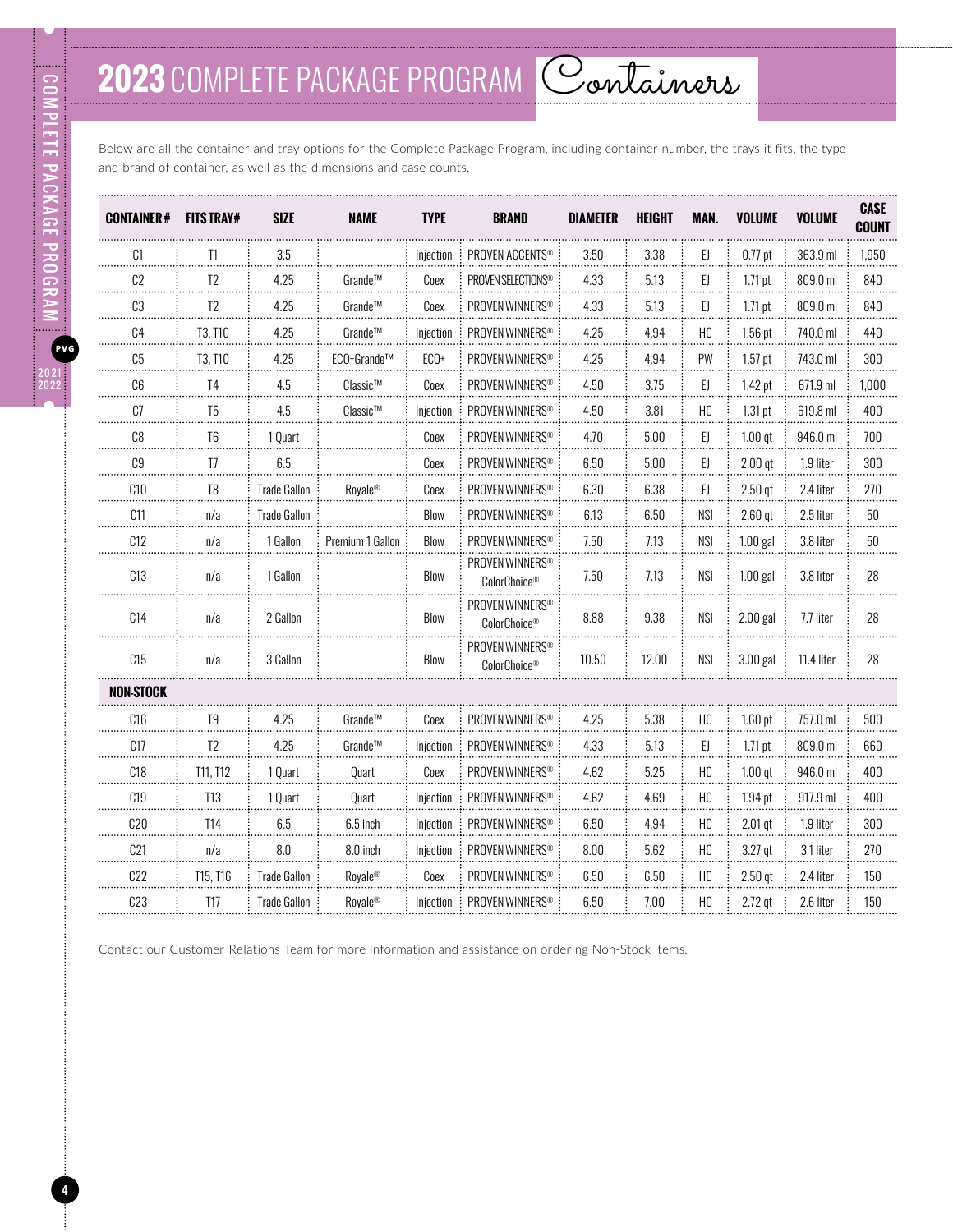| TRAY#            | <b>FITS</b><br><b>CONTAINER#</b> | <b>CONTAINER SIZE</b>            | <b>FEATURES</b>   | <b>FOR TYPE</b> | <b>CARRY TRAY</b><br><b>CAPACITY</b> | <b>LENGTH</b> | <b>WIDTH</b> | <b>MAN.</b> | <b>CASE COUNT</b> |
|------------------|----------------------------------|----------------------------------|-------------------|-----------------|--------------------------------------|---------------|--------------|-------------|-------------------|
| T1               | C <sub>1</sub>                   | 3.5 inch                         |                   | Injection       | 12 count                             | 12.13         | 9.25         | EJ          | 100               |
| T <sub>2</sub>   | C <sub>2</sub> , C <sub>3</sub>  | 4.25 Grande™                     | Self-Symetricize™ | Coex            | 10 count                             | 21.63         | 8.63         | EJ.         | 100               |
| T3               | C <sub>4</sub> .C <sub>5</sub>   | 4.25 Grande™                     | Self-Symetricize™ | Iniection       | 10 count                             | 22.41         | 8.97         | HC          | 50                |
| T <sub>4</sub>   | C6                               | 4.5 Classic™                     |                   | Coex            | 10 count                             | 8.69          | 22.38        | EJ          | 100               |
| T <sub>5</sub>   | C <sub>1</sub>                   | 4.5 Classic™                     | Self-Symetricize™ | Iniection       | 8 count                              | 19.44         | 10.00        | HC          | 50                |
| T <sub>6</sub>   | C8                               | Ouart                            |                   | Coex            | 8 count                              | 19.00         | 9.63         | EJ.         | 100               |
| T7               | C9                               | 6.5 inch                         |                   | Coex            | 6 count                              | 19.38         | 13.12        | EJ          | 50                |
| T <sub>8</sub>   | C10                              | Trade Gallon Rovale <sup>®</sup> |                   | Coex            | 3 count                              | 19.00         | 12.63        | EJ          | 100               |
| <b>NON-STOCK</b> |                                  |                                  |                   |                 |                                      |               |              |             |                   |
| T <sub>9</sub>   | C16                              | 4.25 Grande™                     | Self-Symetricize™ | Coex            | 10 count                             | 21.00         | 8.50         | HC          | 50                |
| <b>T10</b>       | C <sub>4</sub> .C <sub>5</sub>   | 4.25 Grande™                     | Self-Symetricize™ | Iniection       | 8 count                              | 17.88         | 9.00         | HC          | 50                |
| <b>T11</b>       | C18                              | Ouart                            |                   | Coex            | 8 count                              | 19.50         | 10.00        | HC          | 50                |
| <b>T12</b>       | C18                              | Ouart                            |                   | Coex            | 10 count                             | 23.00         | 9.06         | HC          | 50                |
| T13              | C19                              | Quart                            |                   | Injection       | 8 count                              | 19.50         | 10.00        | HC          | 50                |
| <b>T14</b>       | C20                              | 6.5 inch                         |                   | Iniection       | 6 count                              | 19.19         | 13.25        | HC          | 50                |
| <b>T15</b>       | C22                              | Trade Gallon Royale <sup>®</sup> |                   | Coex            | 3 count                              | 19.75         | 6.75         | HC          | 50                |
| <b>T16</b>       | C22                              | Trade Gallon Royale <sup>®</sup> |                   | Coex            | 6 count                              | 20.62         | 13.87        | HC          | 50                |
| <b>T17</b>       | C <sub>23</sub>                  | Trade Gallon Royale <sup>®</sup> |                   | Injection       | 3 count                              | 20.00         | 6.63         | <b>HC</b>   | 50                |



**PVG**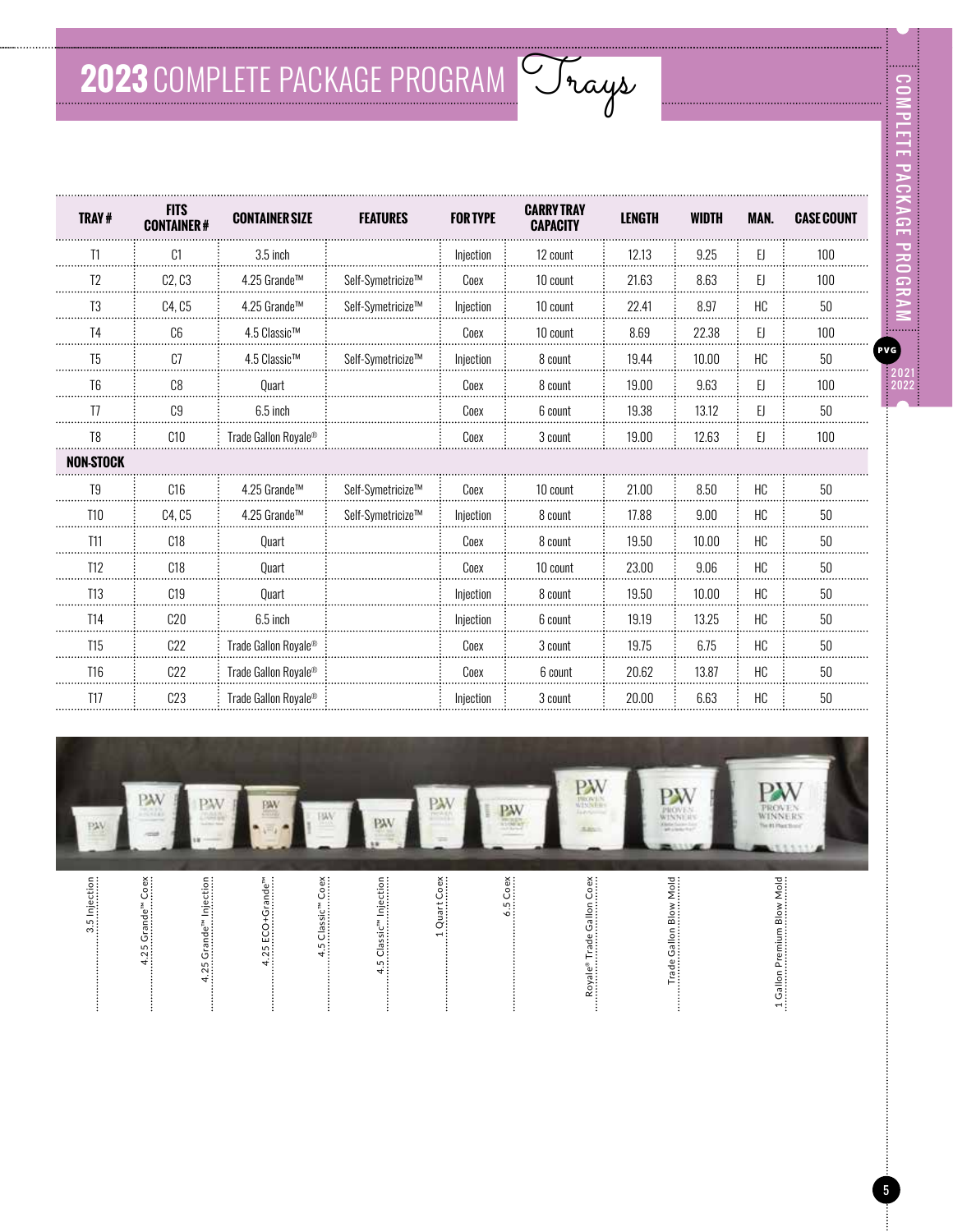### SINGLE POT MONOCULTURE PRODUCTION

- **»** PROVEN WINNERS® requires that each finished container for retail sale must contain a variety specific Stake tag for each variety in the container
- **»** All of PVG's young plant liner trays automatically ship with a variety specific Stake tag for each liner in the tray
- **»** This scenario is perfect for Single Pot production of 4.25 Grande containers with a planting ratio of 1 plant liner to container (1 tag: 1 container: 1 liner)



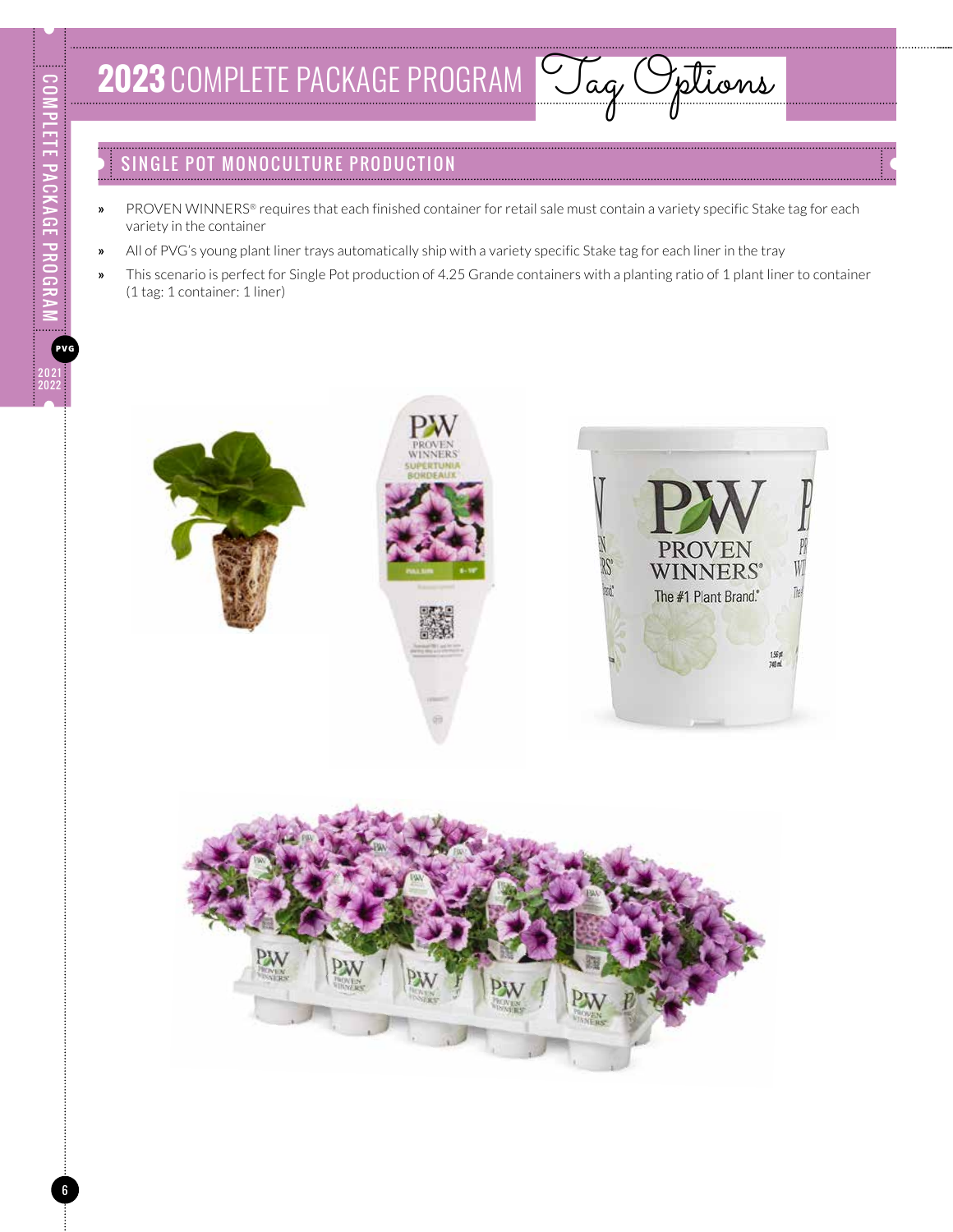**PVG**

#### **FLEXTAG OPTION: MULTIPLE PLANTS PER CONTAINER**

- **»** Tell us your container to liner planting ratio (plants per pot) and we will reduce the number of Stake tags shipped with your order
- **»** Rather than receive one Stake tag per each liner automatically, you can choose to reduce the number of tags you receive to align with your plants per container
- **»** For example, your 6.5 container production calls for 3 liners per pot (1 container: 3 liners), number of Stake tags provided with your order can reduced by up to 66%.
- **»** Available ratios 1 tag: 2,3,4,5 or 6 liners



#### **FLEXTAG OPTION: MONOCULTURE HANGING BASKETS AND LARGE CONTAINERS**

- **»** Make your larger containers stand out with the PROVEN WINNERS® Container Garden Tag
- **»** Tell us your planting ratio and we will reduce the number of Stake tags and provide you the correct number of bundles of Generic Container Garden Tags to label your finished containers



#### **FLEXTAG OPTION: LANDSCAPE USE**

**»** Plants for landscape sales may be reduced to any ratio of with a minimum of 1 tag: 1 container: 20 liners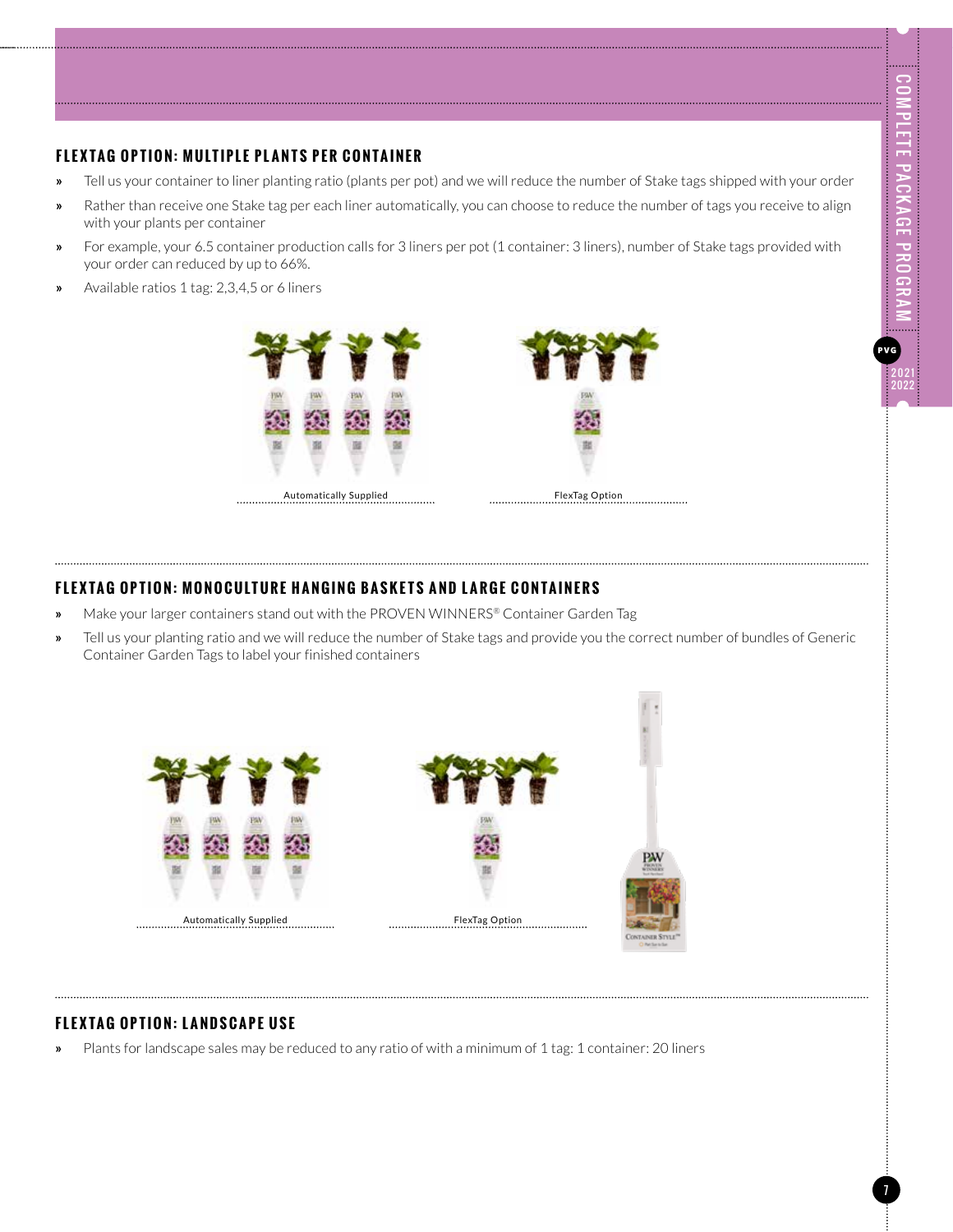**PVG**

### COMBINATION RECIPES

- **»** All finished combinations for retail sale require variety specific growing and patent information for each plant variety in the finished container
- **»** This can be achieved using Stake Tags or Recipe Specific Container Garden Tags



#### **PROVEN WINNERS ® RECIPES IN THE PVG CATALOG**

- **»** Order by your favorite recipe listed in this catalog or on our website and we will send a Go & Grow™ Kit
- **»** Each Go & Grow™ Kit automatically ships without Stake tags and includes Recipe Specific Container Garden Tags for a strong retail presence
- **»** The assumed planting ratio of our Go&Grow Kits is 6 liners per container with 2 liners each of 3 plant varieties

#### **FLEXTAG OPTION: PLANTS PER CONTAINER**

**»** If you would rather plant 1 liner per variety for a total of 3 liners per container, just tell us and we will increase the Recipe Specific Container Garden Tags shipped with your Kit.

#### **PROVEN WINNERS ® RECIPES OF GROWER'S DESIGN**

- **»** PROVEN WINNERS® Recipes have at least 75% PROVEN WINNERS® or PROVEN SELECTIONS® plant varieties as the components
- **»** Each plant variety must have one variety specific Stake Tag per container

#### **FLEXTAG OPTION: COMBINATION HANGING BASKETS AND LARGE CONTAINERS**

- **»** Make your larger containers stand out with the PROVEN WINNERS® Container Garden Tag
- **»** Tell us your planting ratio and we will reduce the number of Stake tags and provide you the correct number of bundles of Generic Container Garden Tags to label your finished containers



Automatically Supplied FlexTag Option

PW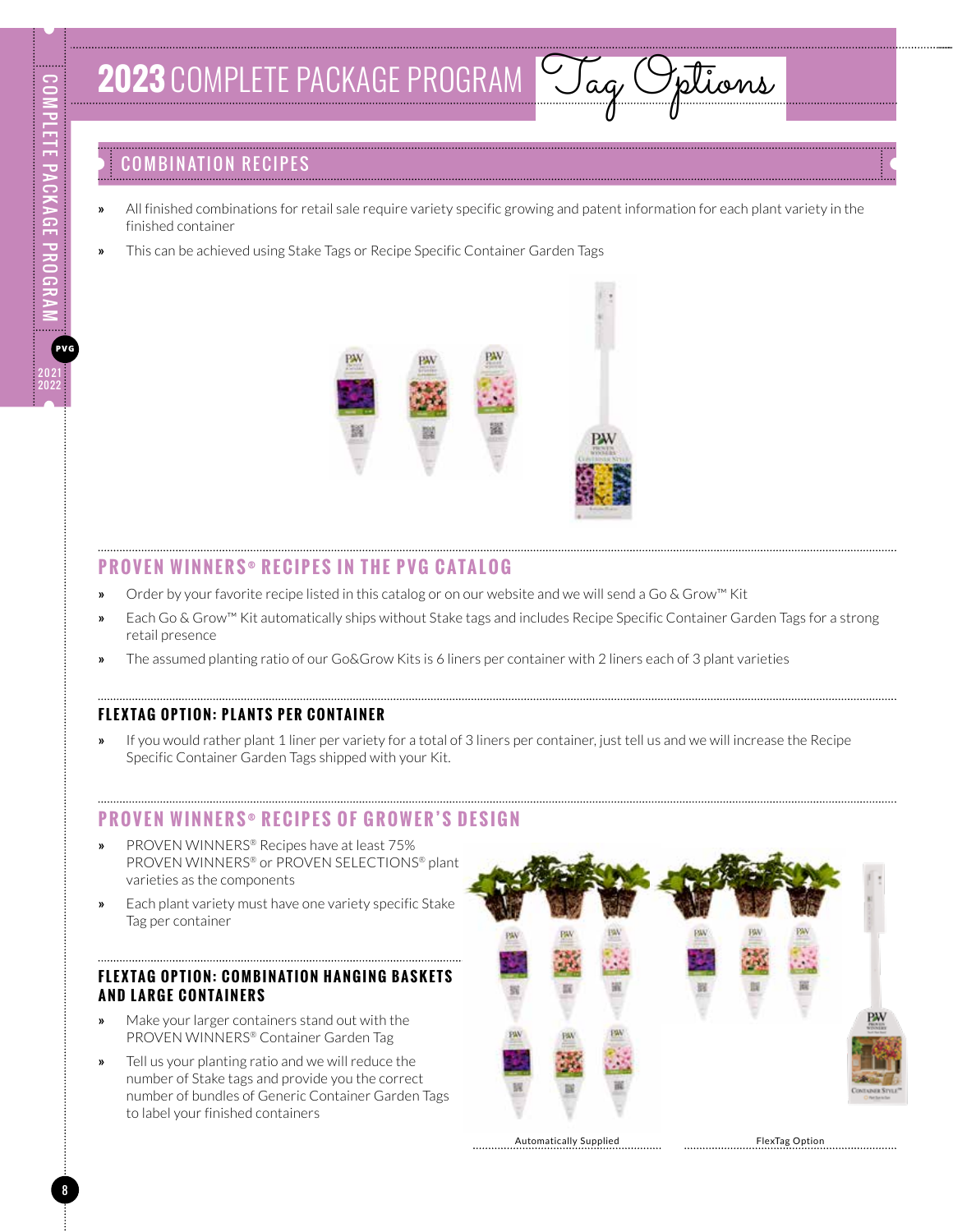**PVG**



#### **GROWER RECIPES THAT ARE NOT PROVEN WINNERS ®**

- **»** Grower recipes that contain less than 75% PROVEN WINNERS® or PROVEN SELECTIONS® plant varieties as the components
- **»** These recipes may not be marketed as PROVEN WINNERS® combinations; therefore, a large Container Garden Tag is not permitted for use on finished containers

#### **FLEXTAG OPTION: MULTIPLE PLANTS PER CONTAINER**

**»** Tell us your planting ratio and we will reduce the number of Stake tags shipped with your order

#### **CUSTOM COMBINATION RECIPE TAGS**

- **»** Interested in creating your own combination or don't see a PROVEN WINNERS® combination in our program, just let us know
- **»** Customized Recipe Specific Container Garden tags are available by special order before November 1st
- **»** Contact our Customer Relations Team for more information on pricing and minimums

#### **FLEXTAG NOTES:**

- **»** Minimum 2 trays per variety to take advantage of any FlexTag options
- **»** Stake tags are bundled in amounts equal to number of plants per liner tray; order an 84ct liner tray and the tag bundles equals 84
- **»** The nearest bundle count to cover your needs will be supplied, which may result in slight over-supply
- **»** Some options incur additional costs
- **»** FlexTag orders should be separate from non-customized tag orders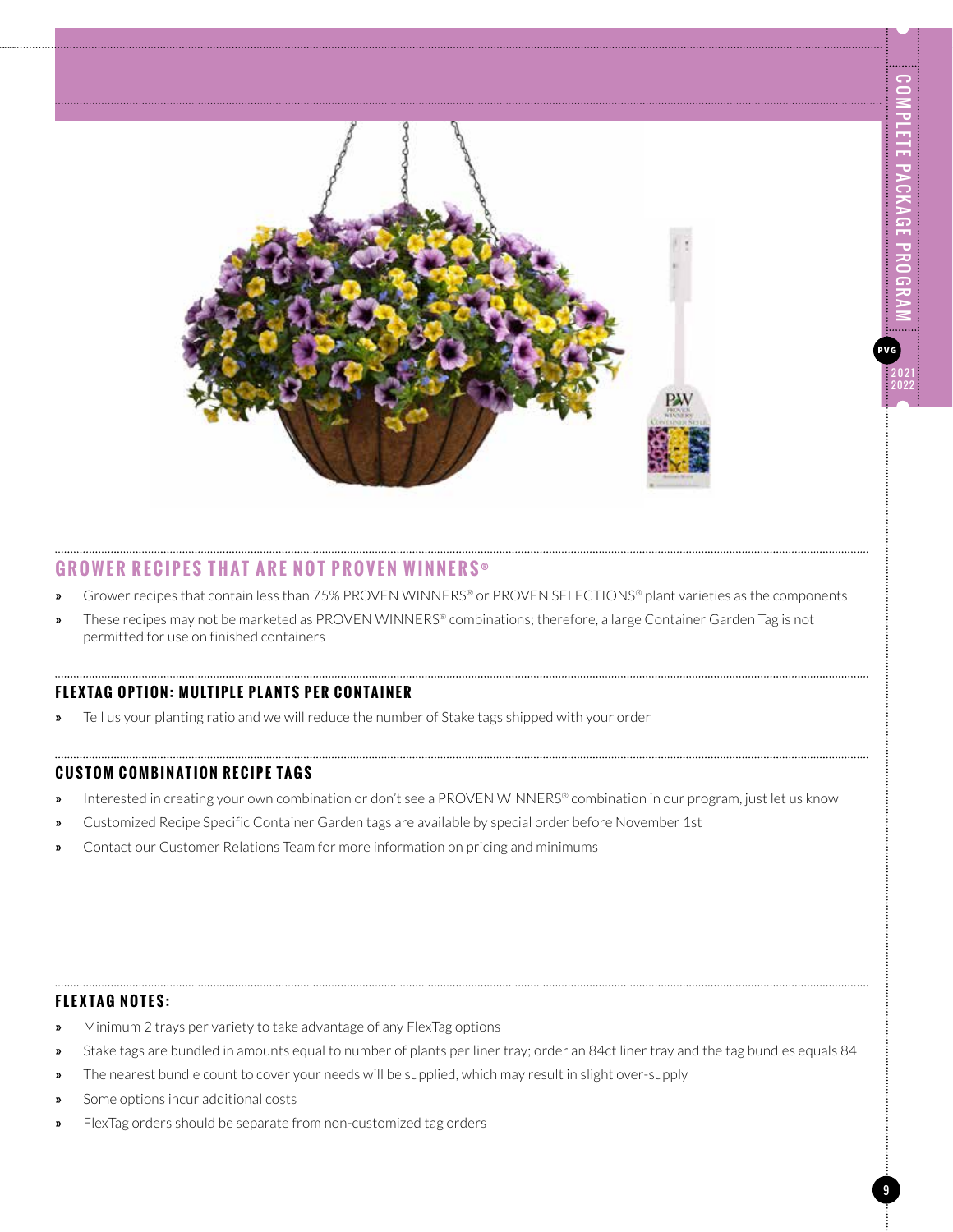# **2023** COMPLETE PACKAGE PROGRAM Easy Ordering

To better align with growers' production needs, we've simplified the Complete Package Program for 2023 and added more flexibility. Just follow the threestep process below and you'll be on your way to fewer tags and more success in no time.

## DETERMINE YOUR PLANT NEEDS **1**

**»** How many PROVEN WINNERS® liners will you need for a single pot, recipes, and landscape production?



STEP

## SELECT SIZE AND QUANTITY OF CONTAINERS

**»** Select the size and quantity of branded containers that you need. Branded containers are optional for recipes and landscape use.



## CUSTOMIZE THE TAG QUANTITIES

**»** Do you grow recipe combinations or plant multiple liners in a container and want to receive fewer tags?

| <b>SINGLE POT</b> |                       |                                                                            |
|-------------------|-----------------------|----------------------------------------------------------------------------|
|                   | Required?             | Yes                                                                        |
| <b>CONTAINER</b>  | <b>Grower Options</b> | <b>Size</b>                                                                |
|                   |                       | Quantity                                                                   |
|                   |                       |                                                                            |
| <b>TAG</b>        | Required?             | Yes                                                                        |
|                   | Type                  | <b>Stake</b>                                                               |
|                   | <b>Ratio Provided</b> | 1 tag: 1 liner                                                             |
|                   | <b>Grower Options</b> | Reduce Quantity + Tag Style Type                                           |
|                   |                       | Choose 1 tag: 2, 3, 4, 5, or 6 liners<br>for multiple plants per container |

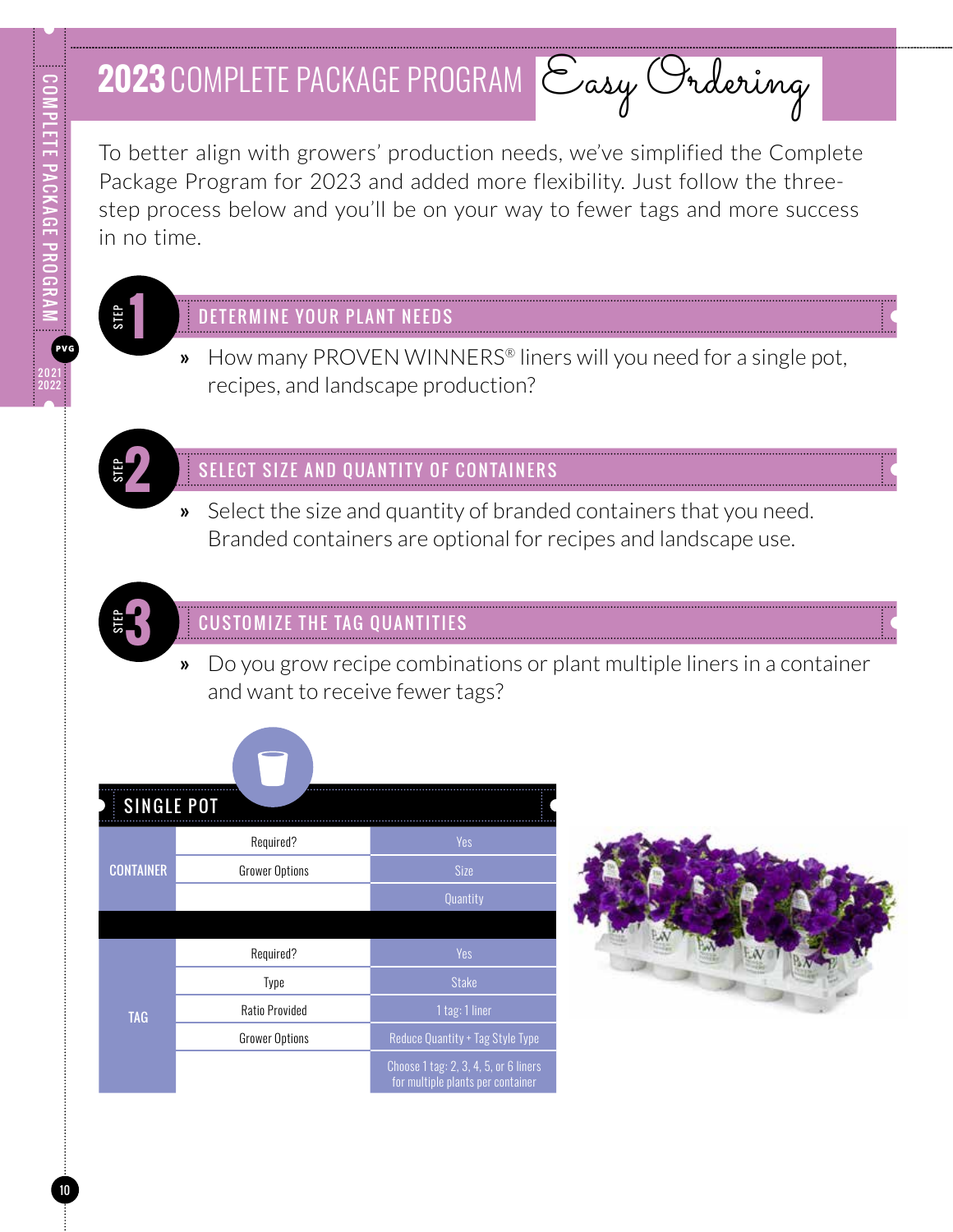| <b>RECIPES</b>   |                       | <b>PROVEN WINNERS® RECIPES:</b><br>GO & GROW™ KITS                                                      |                       | <b>GROWER RECIPES:</b><br><b>PROVEN WINNERS® RECIPES</b>                               |                       | <b>GROWER RECIPES:</b><br>NON-PROVEN WINNERS® RECIPES              |
|------------------|-----------------------|---------------------------------------------------------------------------------------------------------|-----------------------|----------------------------------------------------------------------------------------|-----------------------|--------------------------------------------------------------------|
| <b>CONTAINER</b> | Required?             | No                                                                                                      | Required?             | No                                                                                     | Required?             | No                                                                 |
|                  | Required?             | Yes                                                                                                     | Required?             | Yes                                                                                    | Required?             | Yes                                                                |
|                  | Type                  | Recipe Specific<br><b>Container Garden Tag</b>                                                          | Type                  | <b>Stake Tag</b>                                                                       | Type                  | Stake Tag                                                          |
|                  | <b>Ratio Provided</b> | 1 tag: 6 liner                                                                                          | Ratio Provided        | 1 tag: 1 liner                                                                         | <b>Ratio Provided</b> | 1 tag: 1 liner                                                     |
| <b>TAG</b>       | <b>Grower Options</b> | <b>Increase Quantity</b><br>Choose 1 tag:<br>3 Liners for a greater<br>number of finished<br>containers | <b>Grower Options</b> | Reduce Quantity +<br><b>Tag Style Type</b><br>Choose 1 tag:<br>2, 3, 4, 5, or 6 liners | <b>Grower Options</b> | <b>Reduce Quantity</b><br>Choose 1 tag:<br>2, 3, 4, 5, or 6 liners |



| <b>LANDSCAPE</b> |                       |                                                                                           |  |  |
|------------------|-----------------------|-------------------------------------------------------------------------------------------|--|--|
| <b>CONTAINER</b> | Required?             | No                                                                                        |  |  |
|                  |                       |                                                                                           |  |  |
|                  | Required?             | Yes                                                                                       |  |  |
|                  | Type                  | <b>Stake</b>                                                                              |  |  |
|                  | <b>Ratio Provided</b> | 1 tag: 1 liner                                                                            |  |  |
| <b>TAG</b>       | <b>Grower Options</b> | <b>Reduce Quantity</b><br>Choose no less than 1 tag:<br>20 Liners for<br>non-retail sales |  |  |

11